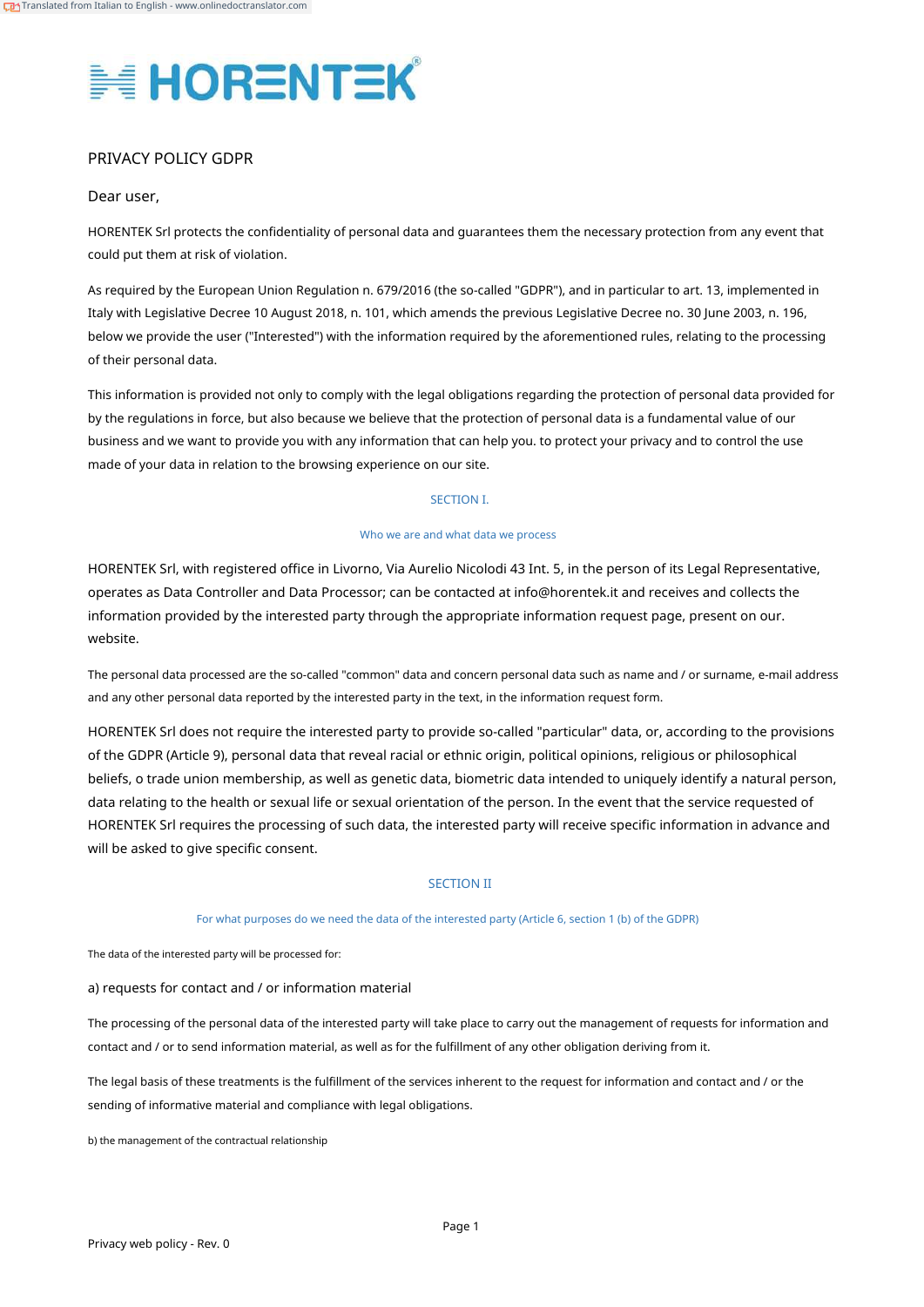The processing of the personal data of the interested party will take place to carry out the preliminary activities and consequent to the purchase of a Service and / or a Product and the management of the related order.

The legal basis of these treatments is the fulfillment of the services inherent to the contractual relationship and compliance with legal obligations.

c) promotional activities / communications in general on Services / Products similar to those purchased by the interested party (Recital 47 GDPR)

The data controller, even without your explicit consent, may use the contact details communicated by the interested party, for the purpose of direct sales of their Services / Products, limited to the case in which they are Services / Products similar to those covered by the request (unless the interested party explicitly objects).

### Recipients or categories of recipients of personal data (Article 13 paragraph 1 (e) and (f) of the GDPR)

The communication of the personal data of the interested party takes place mainly towards third parties and / or recipients whose activity is necessary for the performance of the activities inherent to the established relationship and to respond to certain legal obligations, such as:

| CATEGORIES OF RECIPIENTS                                       | <b>PURPOSE</b>                                                                                                                                                                                                 |
|----------------------------------------------------------------|----------------------------------------------------------------------------------------------------------------------------------------------------------------------------------------------------------------|
| Company managers of<br>data processing                         | Management of the requests of the interested party, including the sending of<br>informative material.<br>Processing and transmission of the data of the interested party to the designated<br>acoustic center. |
| Designated Acoustic<br>Center (Horentek supplier)              | Services related to the collected request.<br>Sending information material.                                                                                                                                    |
| IT infrastructure support and<br>maintenance service providers | Maintenance of the electronic communication infrastructure connected to the<br>requested service.<br>Management of the Horentek website and its database of contact<br>requests.                               |

The processing of the data of the interested party by the aforementioned subjects will take place as Data Processors designated by the Data Controller, in compliance with the security measures provided.

The Data Controller does not transfer personal data to countries where the GDPR is not applied (non-EU countries) except for specific needs connected with the request, for which the interested party will be informed in advance and specific consent will be requested.

## SECTION III

What happens if the interested party does not provide his data identified as necessary for the purposes of the execution of the requested service?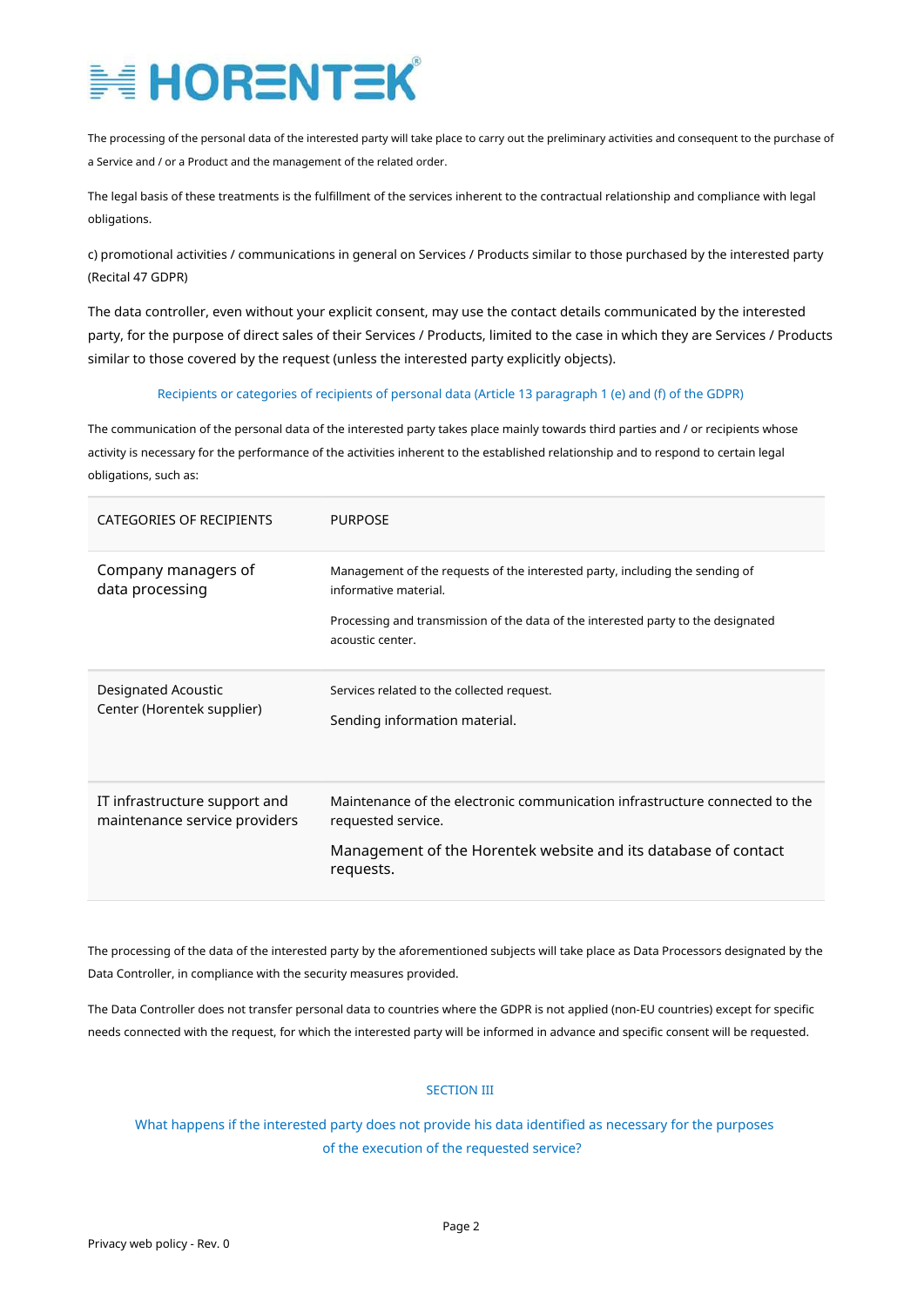The collection and processing of personal data is necessary to follow up on the requests specified by the interested party. If the interested party does not provide the personal data indicated in the form, the Data Controller will not be able to follow up on the treatments or the requests described.

#### How we treat the data of the interested party

The Data Controller arranges for the use of adequate security measures in order to preserve the confidentiality, integrity and availability of the data subject's personal data and imposes similar security measures on the Data Processors (including third party suppliers).

#### Where we process the data of the interested party (Article 13, point 1 (f) of the GDPR)

The personal data of the interested party may be stored in paper and / or computer archives, located within the EU.

## How long are the data of the interested party kept? (Article 13, point 2 (a) of the GDPR)

Unless he explicitly expresses his will to remove them, the personal data of the interested party will be kept as long as they are necessary with respect to the legitimate purposes for which they were collected, and in any case no later than a maximum period of 12 (twelve) months. of its inactivity.

The cases in which the rights deriving from the request are to be asserted in court are reserved, in which case the personal data of the interested party, exclusively those necessary for these purposes, will be processed for the time necessary for their pursuit.

### What are the rights of the interested party? (Article 13 par. 2 (b) of the GDPR)

The interested party has the right to obtain from the data controller the following:

a) confirmation as to whether or not personal data concerning him is being processed and, in this case, to obtain access to personal data and the following information:

- 1. the purposes of the processing;
- 2. the categories of personal data in question;

3. the recipients or categories of recipients to whom the personal data have been or will be disclosed, in particular if they are recipients of third countries or international organizations;

4. when possible, the retention period of the personal data envisaged or, if not possible, the criteria used to determine this period;

5. the existence of the right of the interested party to ask the data controller to correct or delete personal data or limit the processing of personal data concerning him or to oppose their treatment;

6. the right to lodge a complaint with a supervisory authority;

7. if the data are not collected from the interested party, all available information on their origin;

8. the existence of an automated decision-making process, including profiling, and, at least in such cases, significant information on the logic used, as well as the importance and expected consequences of such processing for the data subject.

9. the adequate guarantees provided by the third country (non-EU) or an international organization to protect any data transferred.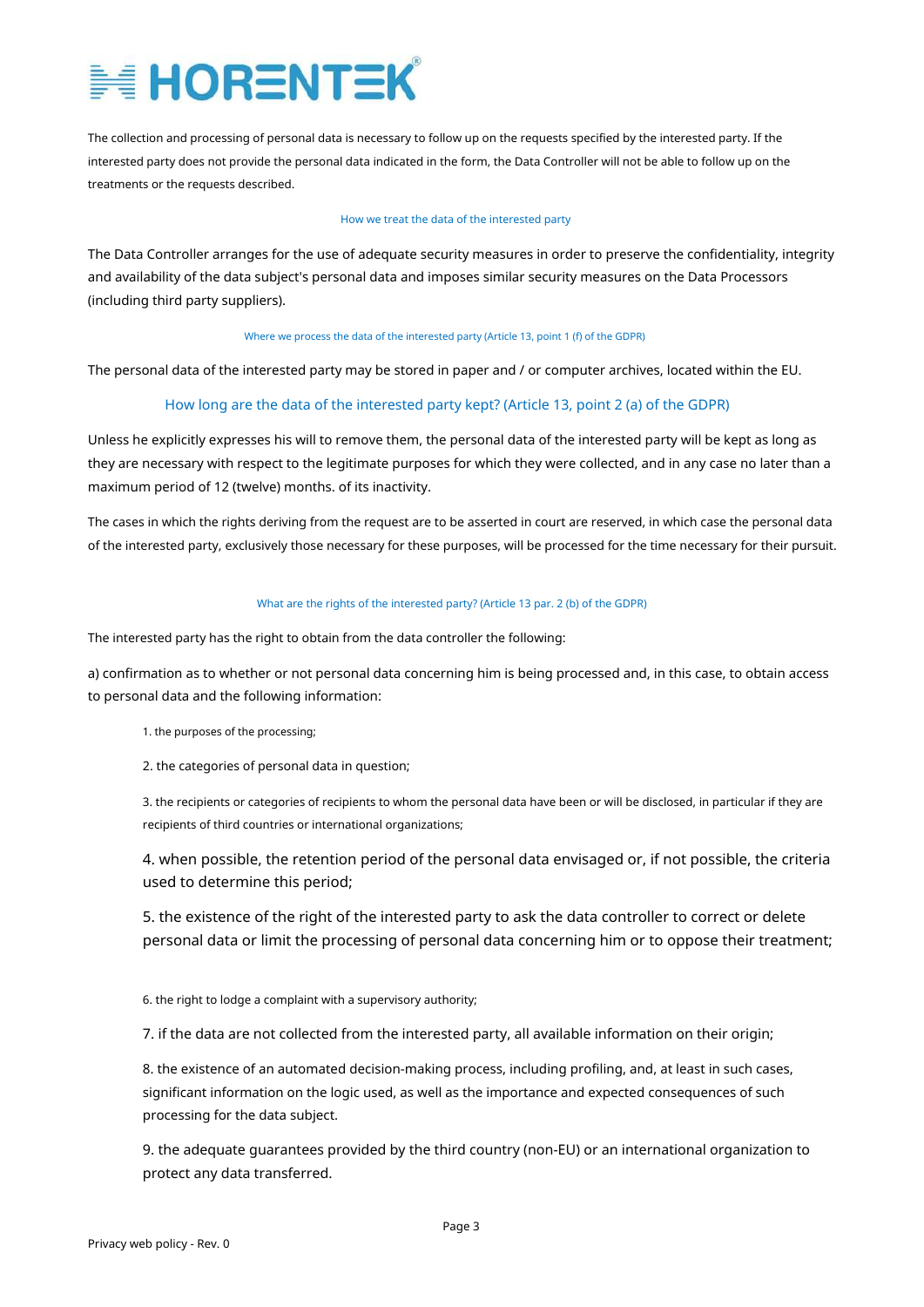b) the right to obtain a copy of the personal data being processed, provided that this right does not affect the rights and freedoms of others;

c) the right to obtain from the data controller the correction of inaccurate personal data concerning him without undue delay;

d) the right to obtain from the data controller the cancellation of personal data concerning him without undue delay, if the reasons provided for by the GDPR in art. 17, including, for example, in the event that they are no longer necessary for the purposes of the processing or if this is assumed to be illegal and the conditions provided for by law are always present and in any case if the processing is not justified by another equally legitimate reason;

e) the right to obtain from the data controller the limitation of the processing, in the cases provided for in art. 18 of the GDPR, for example where the interested party has contested its accuracy, for the period necessary for the Data Controller to verify its accuracy. The interested party must also be informed, in a reasonable time, of when the suspension period has been completed or the cause of the limitation of the processing has ceased, and therefore the limitation itself has been revoked;

f) the right to obtain communication from the owner of the recipients to whom the requests for any corrections or cancellations or limitations of the processing carried out have been transmitted, unless this proves impossible or involves a disproportionate effort.

g) the right to receive personal data concerning him in a structured format, commonly used and readable by an automatic device and the right to transmit such data to another data controller without impediments by the data controller to whom he provided them , in the cases provided for by art. 20 of the GDPR and the right to obtain the direct transmission of personal data from one data controller to another, if technically feasible.

For any further information and in any case to send your request, please contact the Data Controller at info@horentek.it. In order to ensure that the aforementioned rights are exercised by the interested party and not by unauthorized third parties, the Data Controller may request the same to provide any additional information necessary for the purpose.

## How and when can the interested party oppose the processing of their personal data? (Art. 21 GDPR)

For reasons relating to the particular situation of the interested party, the same may object at any time to the processing of their personal data if it is based on legitimate interest or if it occurs for direct marketing activities, by sending the request to the Data Controller at info @ horentek .it.

The interested party has the right to have their personal data deleted if there is no legitimate overriding reason for the Data Controller with respect to the one that gave rise to the request, in the event that the personal data are no longer necessary for the purposes for which they were collected or otherwise processed and in any case in the event that the interested party has opposed the processing for direct marketing activities.

## Right to limitation of treatment and complaint? (Art. 18 GDPR)

Without prejudice to any other administrative or judicial action, if the interested party considers that the Data Controller has not operated in accordance with the provisions of the applicable legislation, he can obtain from the Data Controller the limitation of the processing of his personal data and submit a complaint. to the competent supervisory authority on the Italian territory (Guarantor Authority for the protection of personal data) or to the one that carries out its duties and exercises its powers in the Member State where the violation of the GDPR has occurred.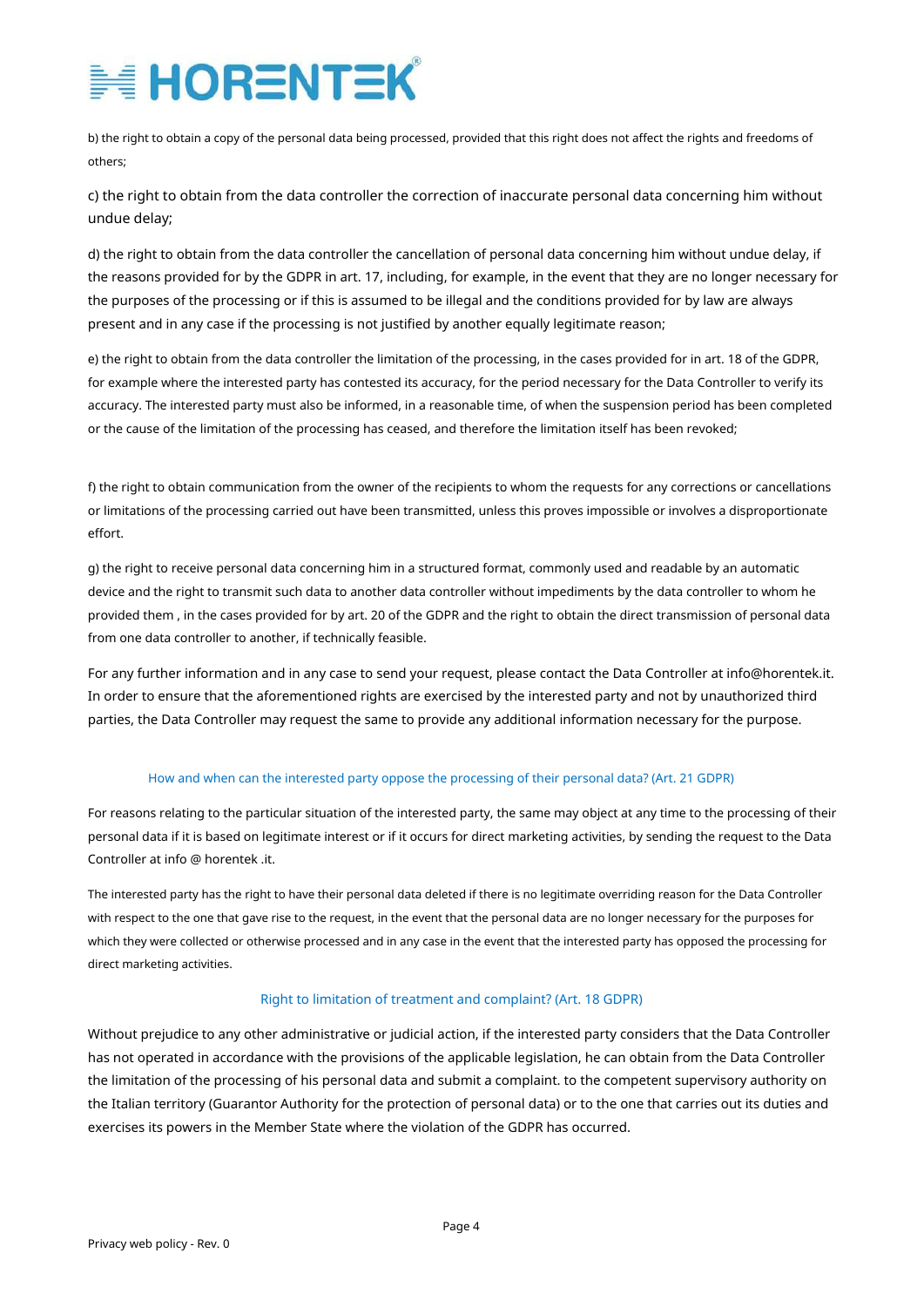

### SECTION IV

### **COOKIES**

### General information, deactivation and management of cookies

Cookies are data that are sent from the website and stored by the Internet browser on the user's computer or other device (for example, tablet or mobile phone). Technical cookies and third-party cookies may be installed from our website or its subdomains.

Cookies are short text files that are downloaded to the User's device when visiting a website. At each subsequent visit, the cookies are sent back to the website that originated them (first-party cookies) or to another site that recognizes them (third-party cookies). Cookies are useful because they allow a website to recognize the User's device. They have different purposes such as, for example, to allow you to navigate between pages efficiently, to remember your favorite sites and, in general, to improve the browsing experience. They also help to ensure that the advertising content displayed online is more targeted to the User and his interests. Based on the function and purpose of use, cookies can be classified into technical cookies, profiling cookies, third-party cookies.

#### The present a) Technical cookies Site doesexclusively use fromcookies technicians Andcookies fromthird set off.

Technical cookies are those whose use does not require the consent of the User. Among these technical cookies, we point out the essential cookies, also called "strictly necessary (strictly necessary) or functionality", which enable functions without which it would not be possible to fully use the Site. These cookies are used exclusively by HORENTEK and are therefore cookies of first part. A cookie of this type is also used to memorize the User's decision on the use of cookies on the Site. The technical cookies also include those used to statistically analyze accesses or visits to the site, also called " analytics ", that pursue exclusively statistical purposes (but not also of marketing or profiling) and collect information in aggregate form without the possibility of tracing the identification of the individual user. These cookies can be disabled and / or deleted through the browser settings.

## b) Third party cookies

During navigation, the User may also receive cookies from different sites or web servers on his terminal (so-called "third-party" cookies): this happens because the Site may contain elements such as, for example, images, maps, sounds , specific links to web pages of other domains that reside on servers other than the one on which the requested page is located. In other words, these cookies are set directly by website managers or servers other than the website itself. These third parties could theoretically set cookies while you visit the Site and thus obtain information relating to the fact that you have visited a website of the Company. If the User decides not to grant authorization for the use of third-party cookies, through the settings of the navigation browser,

## List of all cookies, technical and third-party, used by this site

Below is the complete list of cookies used by the site www.horentek.it, so that the interested party can know all the characteristics, in particular the name, the purposes of use, the type and storage times, the domain of origin with indication of any third parties and the purpose.

Table 1: list of technical and third-party cookies used by the Site